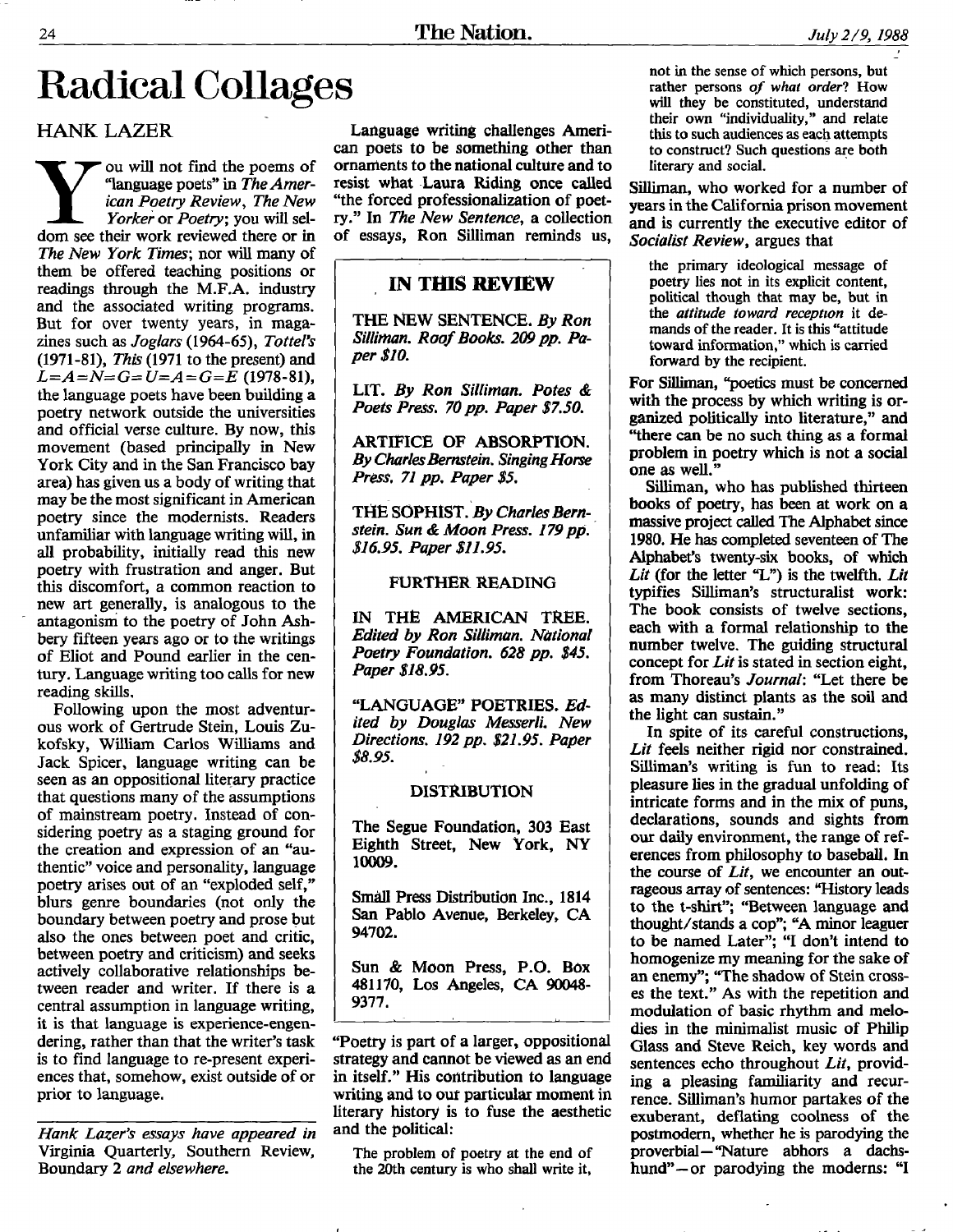know a house of mud and wattles made **(no I** don't)''; "Tamed by Milton, **I** lie on Mother's head"; "make it noise"; and **"The** antennae of the race have been snapped off by idle youth."

Silliman, who never graduated from **college** but who, by the time he was **21,**  had had poems accepted by *Poetry, Chicago Review, Southern Review, Tri-Quarterly* and others, can employ a conventionally lyrical style-"India my Indiana, say that **particulars** do not fade nor rust consumed in their own dust, or that memory's fair, an old funeral barely the scene of thought's return"-but the **dis**play **of** a lyrical bauble is not **his** goal. Instead, he immerses us in a welter of details, dictions, awarenesses and perspectives, **as** in the fifth paragraph of the **final** section of *Lit:* 

The yard understood **as** a mixture of motives, porch paint spotting sage and ' spider, sawdust and old boards kill**ing** the lawn, strange bird half yodels in the plum tree against the sound of a garden hose inside a trash can or another bird's higher trill, ears absorb while the eye **scans,** skin senses the **fog's** damp, butt upon the step, **sound of** a broom in which driveway, wind felt in eyebrow's hair, here in the little things (who **I am),** three **flies** articulate the sky between **porch** & tree, poetry *is*  that this thought thus, body but a metaphor **(who** I was) for a medical model **of** that thing lit. **Of** late much work, little light, leads humor stuttering home, get the lead out (of the pencil, the **penis),** the point scratching **paper's skin** seen to **signify** mind means the made marks the maker's mask (meet science), ear stitched to side of head, hard wood weds floor to foot **(I am**  not that), float from word to word **as**  if there were **a** reason, **as** if there **were**  reason, beyond *as* and **es.** "Ease awes," guffaws the talking mule, eyes **as** corrective to ear's reduction of kitten's seductive vocabulary turned to "mews" **is** snot enough to lose amid ty**pos** the essence of our text beckoning assent. Anxiety of response conducts meaning to lowest denominator, prefaces foreplay plying tongue to punctuation, **a** setup. "My reputation is in your mouth" is in your mind (read aloud) allows no reading. Speak up or forever hold your piece: this **is**  the place. Word bytes man, and the apple drops. Submit to reading. **Now read** this. And **this.** This. This.

**This** paragraph exemplifies the poet's ongoing attempt to make the moment **of** composition part of the text, as well **as** some of the ways in which his text engages our own reading of it. Here it is

"point scratching paper's skin"; midway in the book, "A/young Asian man wearing thick **glasses** watches me write this through the window **of** the laundromat where/two small boys circle the washers, playing tag"; near the book's end, "activity grounded in its **own** proceeding, bleeding store-bought ink onto spongy page.'

There is a distinctly utopian strain to Silliman's writing, perhaps because "the writer cannot organize her desires for writing without some vision of the world toward which one hopes to work, and without having some concept of how literature might participate in such a future." Silliman's writing inspires **us** precisely because of its kind of labor: "Among the several social functions **of**  poetry is that of posing a model of unalienated **work:** it stands in relation to the rest of society both as utopian possibility and constant reminder of just how bad things are."

In contrast **to** Silliman's poetry of the declarative sentence, Charles Bernstein's writing presents greater initial stylistic difficulties, in part because it blurs the boundaries between poetry and philosophy. *The Sophist,* his most recent collection of poetry, attempts to undo the damage that has accumulated since .Western culture absorbed Plato's fear of poetry. Silliman describes Bernstein's stance **as** one that enables him "to 'liberate' philosophy from its context **of** professional pedantry by preferring the decentralized, economic marginality **of**  poetry **as** the discourse through which to proceed." In *Artifice of Absorption,*  a book-length essay on poetics written in the form of a poem, Bernstein declares **his** "insistence/that poetry be understood as epistemological/inquiry." Like Silliman, he attacks the narrowness of official verse culture, which Bernstein claims has for the past twentyfive years "engaged in militant/(that is to say ungenerously uniformitarian)/campaigns to 'restrict the subversive,/independent-of-things nature of language'/ in the name of the common voice, clarity, sincerity,/or directness of the poem." Through an oppositional and transgressive poetic practice, Bernstein wishes to end the "monotonizing of experience" which comes from a plot-centered insistence on the soIe legitimacy **of**  "clear writing."

*The Sophist,* a 177-page collection of thirty-six poems written over a ten-year period, is Bernstein's most important book **of** poetry to date. **As** the title **sug-** **L**  "How to tell *you* how much *YS*  means to me? Not hard at all. I just tell you how breathlessly I awat each copy, how enthusiastically I tell my friends about it, how quickly I devour the contents. I have thoroughly enjoyed each copy smce its first appearance in my mail**box** . **I** thank you for sendmg **YS** to me so **1** can resubscrlbe to not only your magazine but to your philosophy of the erotic." **JOYCE WOODY**  Llncoln Park MI  $\mathcal{L}$ llow $\mathcal{L}$ iournal of Erotic Arts

I

"All persuasions, no brutality."

W S Merwin • Ntozake Shange • Susan Griffin • Robert Silverberg • Mayumi Oda Jean Genet • Tee Corinne • Pierre Louys Gary Soto · Judy Dater · Marge Piercy Jessica Hagedorn . William Kotzwinkle Eric Gill • Marilyn Hacker • Ivan Arguelles Charlotte Mendez · Octavio Paz

| YS, PO Box 6374, Albany CA 94706 |  |
|----------------------------------|--|
| \$20/year • Quarterly            |  |
|                                  |  |
| NAME                             |  |

- **ADDRESS** 

OUTSIDE U 5 ADD Ib/SUKFACE **812/1\IK PER YEAR** US **FUNDS** 

L""""""", I

i.

**1** 

I I i<br>! I I į. I İ. i<br>! I I I I I I į. į. İ.